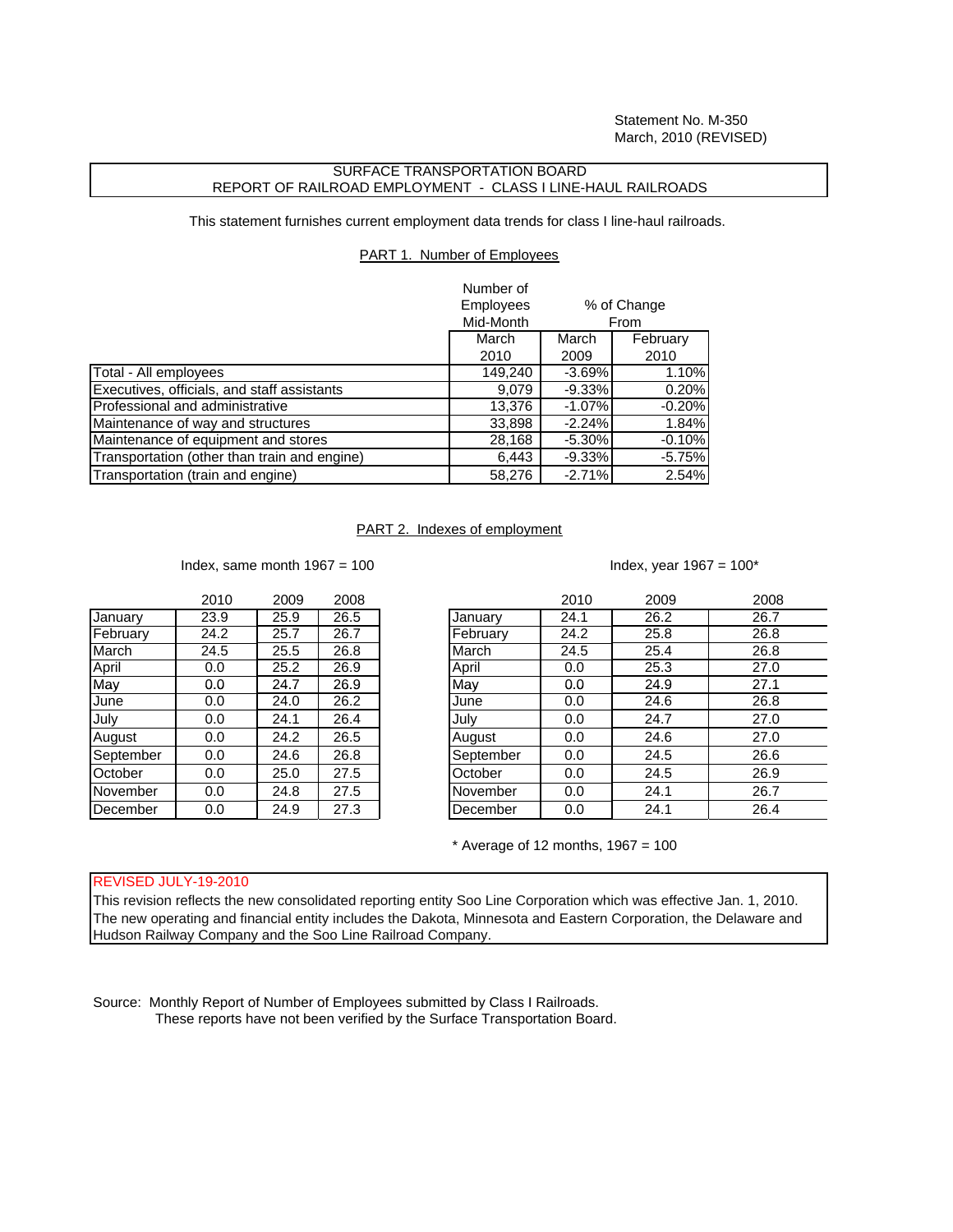| <b>CARRIER</b><br>March, 2010 (REVISED) |                                      | L <sub>100</sub>                      | L200                                   | L 300                                   | $L$ 400                                | L500                                 | L600                                                | TOTAL                                         |
|-----------------------------------------|--------------------------------------|---------------------------------------|----------------------------------------|-----------------------------------------|----------------------------------------|--------------------------------------|-----------------------------------------------------|-----------------------------------------------|
| <b>BNSF</b><br><b>CSX</b><br>CN/GTW     | 130500<br>121500<br>114900           | 1,746<br>1,165<br>371                 | 3,794<br>2,633<br>485                  | 8,452<br>6,034<br>1,818                 | 6,830<br>5,025<br>838                  | 1,359<br>1,715<br>361                | 14,358<br>10,565<br>1,933                           | 36,539<br>27,137<br>5,806                     |
|                                         | (Includes all CN US Operations)      |                                       |                                        |                                         |                                        |                                      |                                                     |                                               |
| KCS<br>NS.<br>SOO<br>UP<br>TOTAL        | 134500<br>117100<br>137700<br>139400 | 290<br>1,838<br>225<br>3,444<br>9,079 | 343<br>2,623<br>414<br>3,084<br>13,376 | 450<br>5,983<br>893<br>10,268<br>33,898 | 367<br>5,329<br>531<br>9,248<br>28,168 | 76<br>1,394<br>157<br>1,381<br>6,443 | 1.164<br>10,413<br>1.403<br><b>18,440</b><br>58,276 | 2,690<br>27,580<br>3,623<br>45,865<br>149,240 |
| <b>NRPC</b>                             | 103000                               | 1,409<br>March                        | 4,813<br>March                         | 2,906<br>February                       | 4,951                                  | 2,857<br>% Change                    | 3,343                                               | 20,279                                        |
|                                         |                                      | 2010                                  | 2009                                   | 2010                                    |                                        | Year                                 | Month                                               |                                               |

| $L$ 100      | 9,079         | 10,013  | 9,061         | $-9.33\%$     | 0.20%    |
|--------------|---------------|---------|---------------|---------------|----------|
| L200         | 13,376        | 13,520  | 13,403        | $-1.07%$      | $-0.20%$ |
| L300         | 33,898        | 34,675  | 33,286        | $-2.24%$      | 1.84%    |
| $L$ 400      | 28,168        | 29,745  | 28,196        | $-5.30%$      | $-0.10%$ |
| L500         | 6,443         | 7,106   | 6,836         | $-9.33%$      | $-5.75%$ |
| L600         | 58,276        | 59,901  | 56,835        | $-2.71%$      | 2.54%    |
| <b>TOTAL</b> | 149,240       | 154,960 | 147,617       | $-3.69%$      | 1.10%    |
|              |               |         |               | Ratio         | Ratio    |
|              | 1967          |         | 2010          | Corresp.      | Average  |
|              | <b>Months</b> |         | <b>Months</b> | <b>Months</b> | Month    |
| January      | 614,766       |         | 146,890       | 23.9          | 24.1     |
| February     | 610,335       |         | 147,617       | 24.2          | 24.2     |
| March        | 608,751       |         | 149,240       | 24.5          | 24.5     |
| April        | 611,136       |         | 0             | 0.0           | 0.0      |
| May          | 613,824       |         | 0             | 0.0           | 0.0      |
| June         | 624,153       |         | 0             | 0.0           | 0.0      |
| July         | 623,096       |         | 0             | 0.0           | 0.0      |
| August       | 619,419       |         | 0             | 0.0           | 0.0      |
| September    | 606,714       |         | 0             | 0.0           | 0.0      |
| October      | 597,271       |         | 0             | 0.0           | 0.0      |
| November     | 593,568       |         | 0             | 0.0           | 0.0      |
| December     | 590,100       |         | 0             | 0.0           | 0.0      |
|              |               |         |               |               |          |

Source: Monthly Report of Number of Employees submitted by Class I Railroads. These reports have not been verified by the Surface Transportation Board.